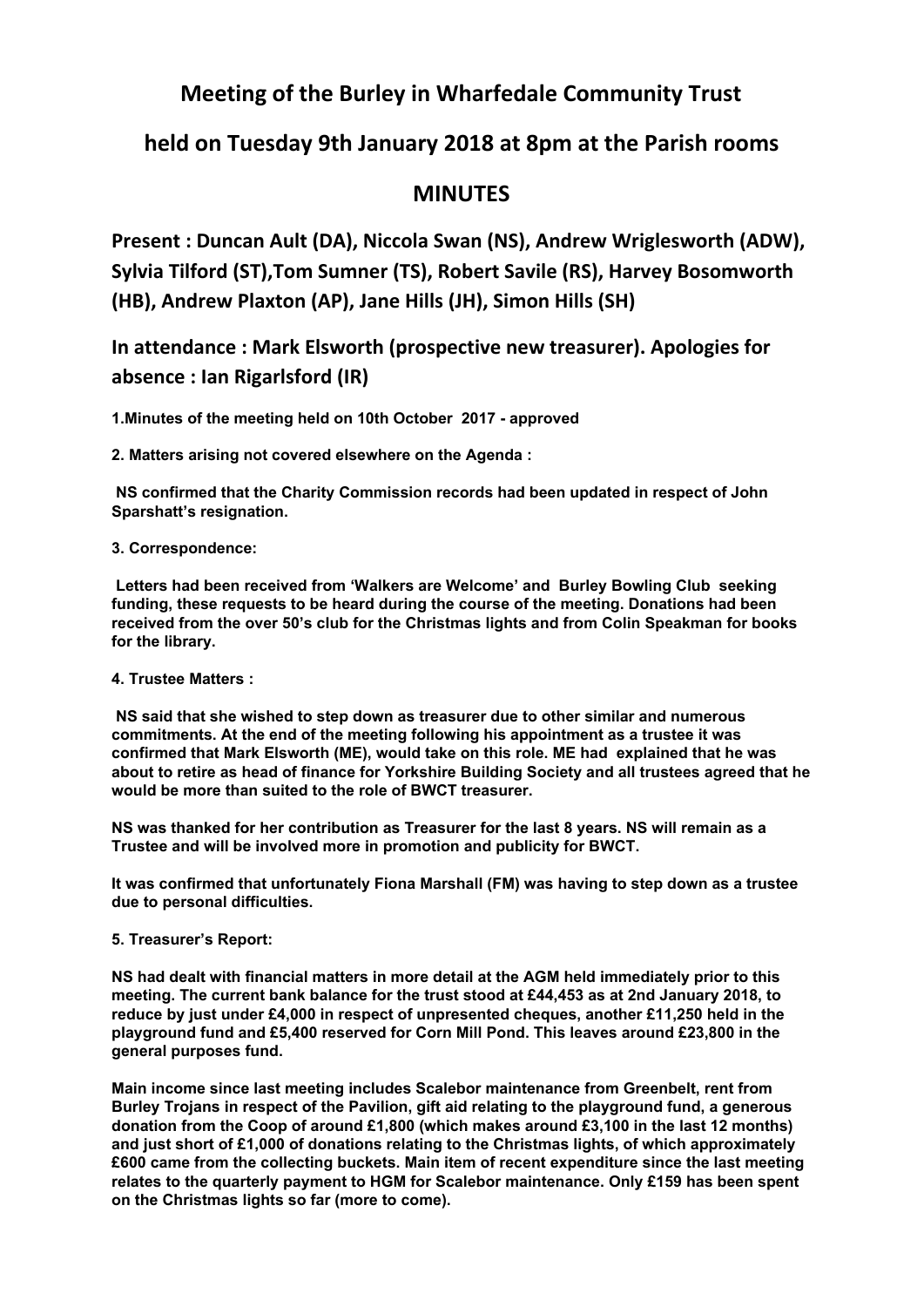**BWCT's insurance arrangements are being reviewed at present with the premium due at the end of the month.**

**6. Library update:**

**NS (Parish Councillor) reported that Burley Parish Council would shortly be issuing a communication publishing its views on the future of the library. The village is to be consulted, to establish preferences, on 3rd February in the Queens Hall. A referendum on wider issues relevant to the village is now expected to take place on March 22nd.**

**Generally, public usage of the library is increasing. It was indicated that funding was being sought for a photocopier, which would add to the service offering.**

**7.Scalebor Park:**

**a. Pavilion : Nothing significant arising**

**b. Grounds and Pitches: DA confirmed that there was public access to the playing field. The Trust holds a license agreement with David Wilson Homes in perpetuity for a peppercorn rent.**

**c. Greenbelt and woodland: arrangements with Greenbelt were to be discussed later in the week, this involving DA and SH. This was with a view to renewing new contract arrangements from October 2018 (including the new houses)**

#### **8. Burley Playground update**

**Phase 1 of the work has been completed. Phase 2 has been progressed with various pieces of adult fitness equipment now installed. There is an ongoing debate involving Burley Parish Council regarding the most appropriate location for the zip wire. BPC, who separately have funds to put towards this project, have indicated a preference for the zip wire to be installed in** the Recreation ground rather than in Grange Park. It was unclear as to why. The matter is to be **discussed further at the next BPC meeting.**

**The Trustees agreed that they would, if necessary, make an application for planning permission for the zip wire to be installed in Grange Park as originally intended. The first step** would be payment for a tree survey at a cost of £550 which could be paid from the playground **monies.**

**A suggestion was made that perhaps zip wires could be erected at both the park and recreation ground.**

**9. Marketing:**

**NS is to put the next electronic communication to members together. NS also confirmed the regular use of Social Media to promote BWCT**

**It was concluded that BWCT do not at this point have anything significant to add to the Parish newsletter or to publish in terms of newspaper articles.**

#### **10. Membership**

**It was confirmed that the new membership system through the website is working well (775 current members); communications are being issued once a quarter. A new membership secretary is however needed with FM having had to stand down.**

#### **11. Burley website and forum**

**HB confirmed that usage continued to increase and further improvements to the website are being made.**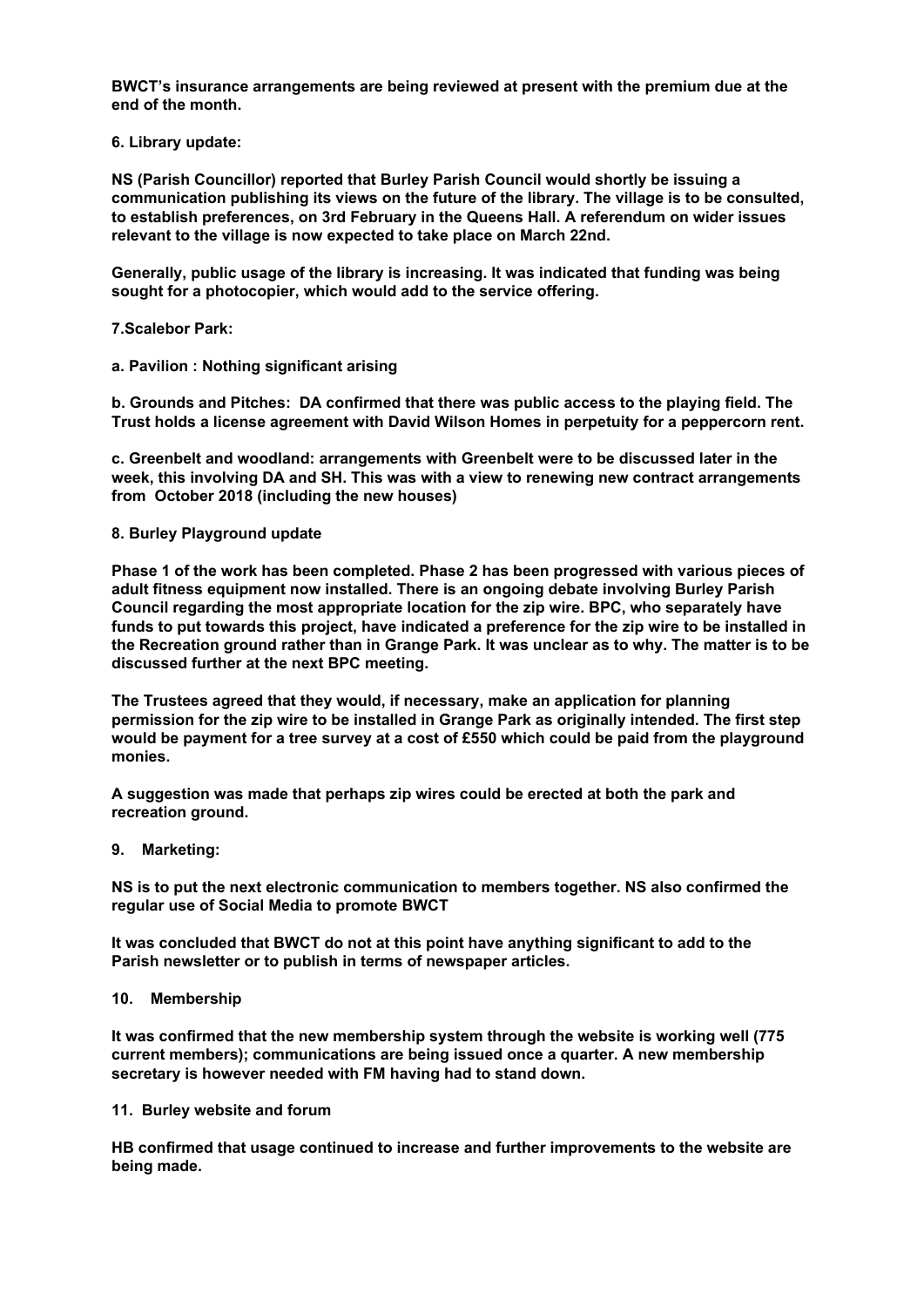#### **12. Christmas Lights:**

**The 'switch on' on the 2nd of December, had gone well. As a variation next year it was suggested that a brass or silver band might take part, in addition to the children's choirs.**

**It was suggested that BWCT should be better publicised at the event.**

**There was a query over BADCOT participation next year. This was linked to the potential additional costs of managing road closures which Bradford Council wanted to take on and charge for. A suggestion about moving stalls to the park was made as a possible way around the issue.**

#### **13. The Round House**

**No significant work had as yet been carried out on the exterior (BPC responsibility) or internally (BWCT responsibility). It was thought that BPC had a budget of around 5k for external repairs.**

**14. Pudding Tree Garden/Jubilee Garden**

**The new 10 year lease for Pudding Tree Garden had been signed. Regular maintenance of both gardens was ongoing with HGM and Burley Gardeners.**

**15. Bowling Club : funding request.**

**Mark Ullock and Brian Wheeler attended this part of the meeting on behalf of the Bowling Club. Following the recent vandalism where Oil was poured on to and consequently ruined the playing surface, the Club have been engaged in its refurbishment. Through a combination of insurance payments and other fundraising a good deal of the necessary work has been done, though there had been problems in relation to the original contractor. There was a shortfall in the capital required and the Club were looking for a one off donation of £500 from BWCT, in effect to cover the excess not covered by insurance and to put towards fertiliser costs and top dressing of the surface. It was confirmed that the Club should have sufficient income to meet ongoing maintenance requirements.**

**In terms of the contribution to the wide community it was confirmed that the club were looking to do more open mornings for the public and also had a good and developing relationship with Burley Oaks Primary school, so as to involve local children in the activity.**

**Once the Bowling Club representatives had left the meeting the trustees discussed the matter and agreed that the request did meet the requirement to benefit the general community. The request would therefore be granted. The club would however be asked to agree to the recognition of BWCT's support by appropriate signage or otherwise so as to assist BWCT in publicising it's activities.**

#### **16. COOP card funding: Scouts/BWCT position**

**The Coop had donated a total of around £3,000 to BWCT in two lump sums over the past couple of years. They have now extended the geographical radius of charities able to benefit from donations in Burley, which may mean, for example, that charities in Otley might benefit from Burley donations and vice versa.**

**An issue which unfortunately has recently arisen is that the Burley Scouts, having applied for financial help, will not receive anything in the next year. It transpired that their application had unfortunately been lost. The trustees discussed the matter and agreed as a 'one off' for this year, that the Scouts and Guides would be allocated 2000 of the 3000 duck race tickets to sell.**